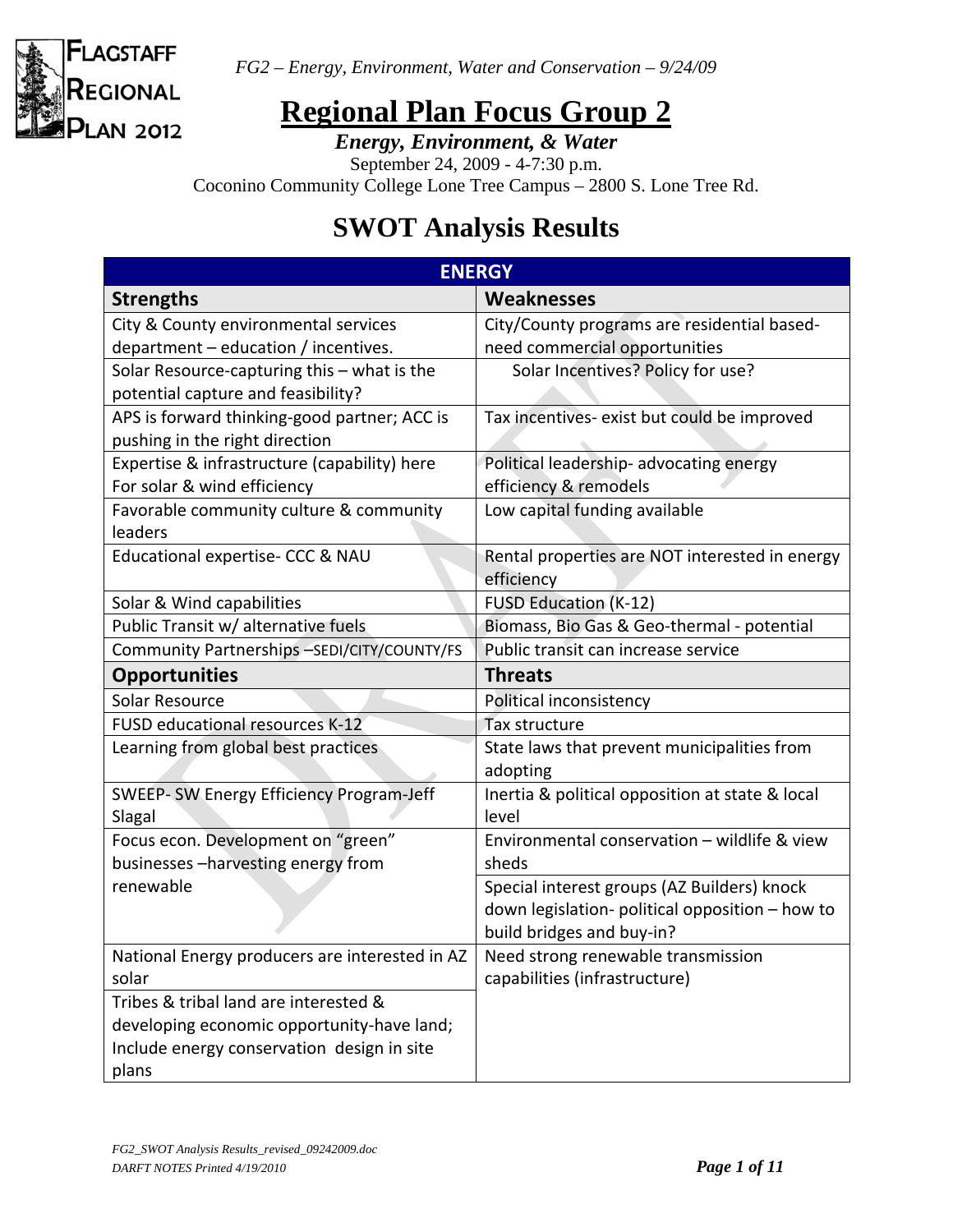

| <b>Environment</b>                                                                                                                     |                                                                  |  |
|----------------------------------------------------------------------------------------------------------------------------------------|------------------------------------------------------------------|--|
| <b>Strengths</b>                                                                                                                       | Weaknesses                                                       |  |
| Connections between agencies + city/county                                                                                             | Enforcement                                                      |  |
| Visionary county comprehensive plan                                                                                                    | Lack of programmatic staff support                               |  |
| Existing regional plan as starting point                                                                                               | Inadequate public notification / public<br>participation         |  |
| Plentiful natural resources & wildlife                                                                                                 | County sprawl - lot splits                                       |  |
| Good water and air quality                                                                                                             | Lack of cohesive plan                                            |  |
| Recycling program                                                                                                                      | Adequacy of hazardous materials.                                 |  |
|                                                                                                                                        |                                                                  |  |
| <b>Opportunities</b>                                                                                                                   | <b>Threats</b>                                                   |  |
| Need for education/ public relations                                                                                                   | Development at periphery- creation of<br>conflicts               |  |
| Conservation lands system (Pima County<br>Model)                                                                                       | Resources-e.g. city needs staff biologist                        |  |
| Meshing City/County plans with Federal /<br>state plans                                                                                | Invasive species- plants and animals                             |  |
| Gateway corridor definition/ clarification<br>/protection incentives for protecting open<br>space, developing with conservation focus. | Cumulative effects of dovel. (death by 1000<br>cuts)             |  |
| Tools to implement the plan                                                                                                            | Push back by developers                                          |  |
| Coordination between plan and ordinances                                                                                               | Potential USFS exchange adjacent to<br>community                 |  |
| <b>Education to visitors about waste</b>                                                                                               | Desire of neighbors for Open Space vs. forest<br>desire exchange |  |
| Improve recycling                                                                                                                      | Wildlife fragmentation                                           |  |
| RP policies up to date                                                                                                                 | Increased waste stream                                           |  |
| Biological assessment as part of development<br>checklist                                                                              | landfills                                                        |  |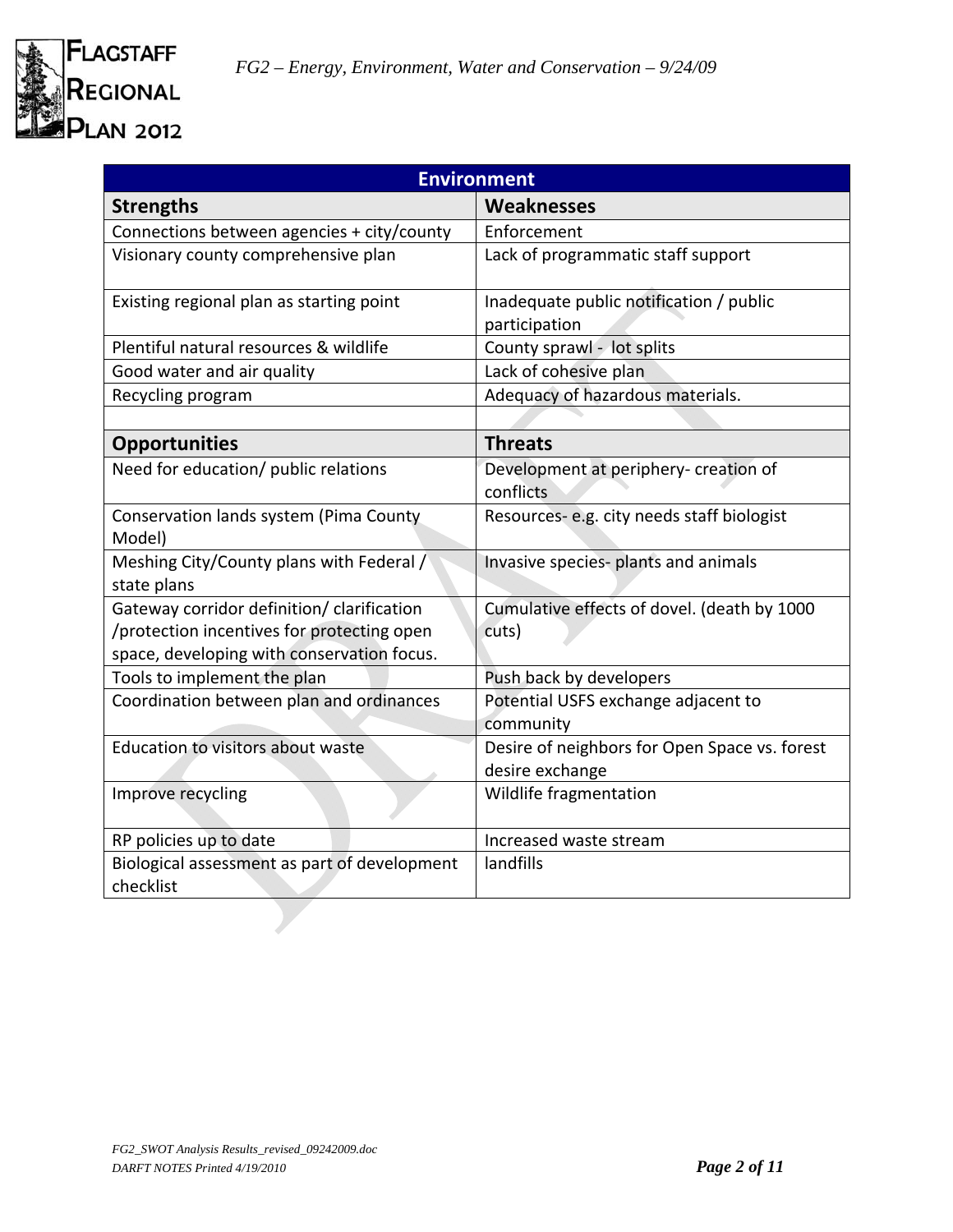

| <b>Water</b>                                                                   |                                                                                           |
|--------------------------------------------------------------------------------|-------------------------------------------------------------------------------------------|
| <b>Strengths</b>                                                               | <b>Weaknesses</b>                                                                         |
| We are a leader in using reclaimed water and<br>water conservation program     | Need to increase storm water collection/<br>greywater collection and use. Conflict - with |
|                                                                                | reclaim: the more personal collection, the less                                           |
|                                                                                | is available for public reclaim production. %                                             |
|                                                                                | currently? goal %?                                                                        |
| Promotion of xeriscape/native landscaping                                      | Need water for food production                                                            |
| Interest & promotion of local food production                                  | Rules for watering?                                                                       |
| Community has strong water conservation                                        | The current water conservation ethic can                                                  |
| ethic                                                                          | increase - become 'norm'                                                                  |
|                                                                                | Water is inexpensive- current charge is for<br>infrastructure                             |
|                                                                                | Hydrology report needed                                                                   |
|                                                                                | Developments current water use                                                            |
| <b>Opportunities</b>                                                           | <b>Threats</b>                                                                            |
| Require link between development and water<br>use                              | Impact of global warming perception.                                                      |
| Address need for water collection / use                                        | Requests such as 'bottling water'                                                         |
| Flexible policies to reflect water supplies                                    | Excessive water use-taking H20 out of<br>community                                        |
| Can accommodate growth if h20 is used more<br>efficiently - NEED LAWS          | Water as a commodity                                                                      |
| Greywater code & permitting process-                                           | Conflicts:                                                                                |
| individual (DEQ rules)                                                         | Human rights-vs.-property rights                                                          |
|                                                                                | City vs. County vs. US-State Law-Federal law                                              |
| Sustainability as a priority - not a need to                                   | <b>Population Growth</b>                                                                  |
| develop pipelines- make good use of what we                                    |                                                                                           |
| have- rainwater harvesting-look at global best                                 |                                                                                           |
| practices / historic Native American best                                      |                                                                                           |
| practices                                                                      | Current regional aquifer use is not sustainable                                           |
| The development to water resources                                             |                                                                                           |
| Policies for water conservation - better our<br>chance of a sustainable supply | Impact of septic on water quality                                                         |
| Attach numbers, timeline & progress                                            |                                                                                           |
|                                                                                |                                                                                           |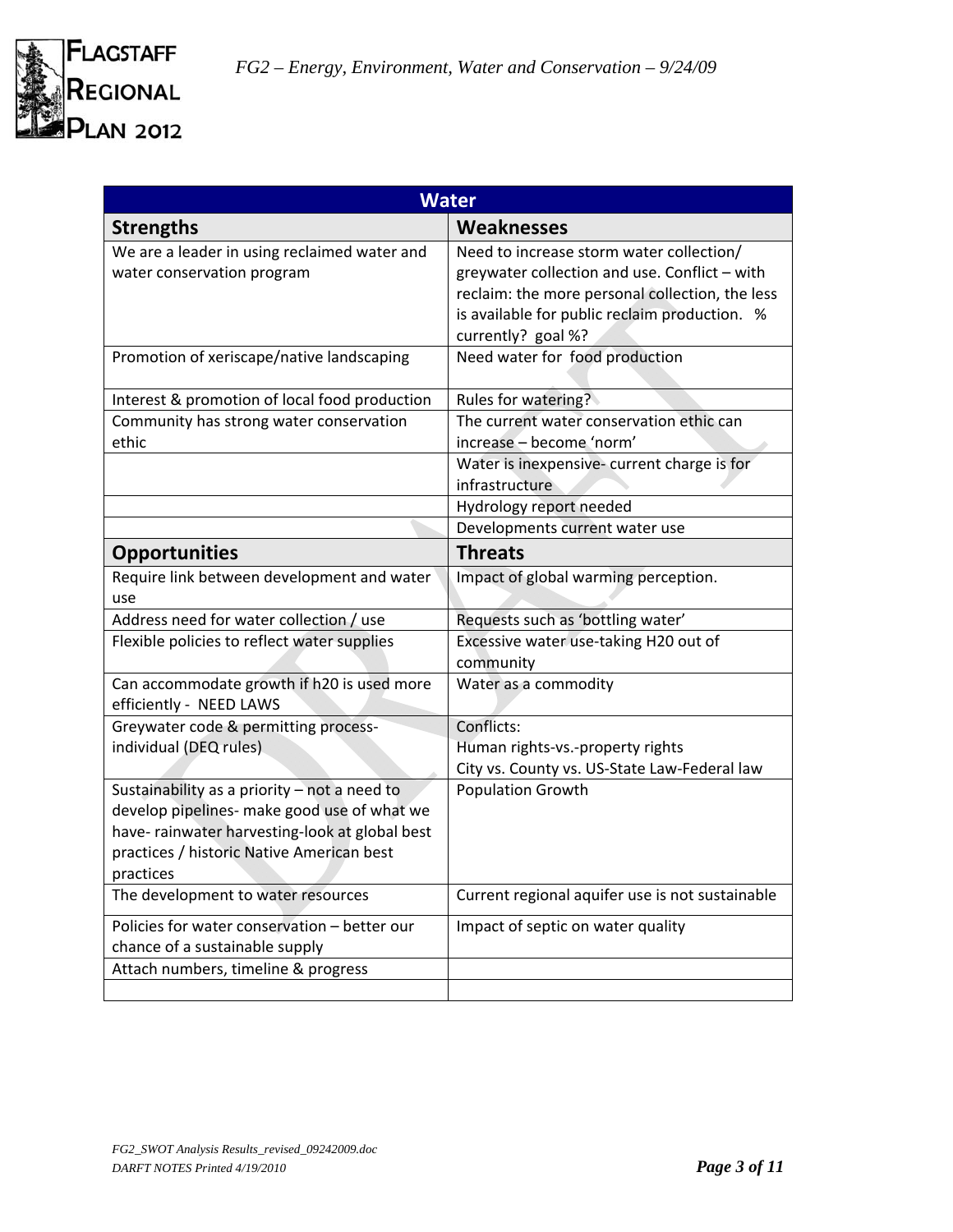

# **Regional Plan Focus Group 2**

*Energy, Environment, & Water* 

September 24, 2009 - 4-7:30 p.m.

Coconino Community College Lone Tree Campus – 2800 S. Lone Tree Rd.

# **Public Focus Group Comments**

#### **How are we doing on Energy?**

Efficiency vs. conservation vs. renewable (building structure) ( transport/smart growth) (other sources)

- Local education expertise (CCC,NAU)
- Political leadership? Other types of energy production
- Public transit/ alter fuel biogas  $(1f)$
- Capital issues of N.  $AZ$  limited tax base
- $\bullet$  At all scales family  $\rightarrow$  region
- State laws preventing local from dev. Own laws for energy, transportation
- Inertia, political opposition local
- City has environmental service, BF, economic development
- But don't extend to commercial facilities
- But larger employers are working on own
- SWEEP
- Learn from global examples not national tribes/tribal lands
- Rental properties as weakness- not interested in EE
- Broader Vision
- Climate
- Jobs
- People- protection from rising energy costs
- Increase consumption vs. increase in rates
- Gas per unit going down- becoming more efficient
- Electric is less clear
- Imbalance of consumption vs. production
- Direction for political leaders- mixed
- $\bullet$

### **Is the City and County doing enough to protect the environment?**

- No, need more wildlife policies
- Create culture of conservation/sustainability
- Land use-lacking direction on wildlife movement + tree protection resource
- Sprawl- lacking cohesive planning
- Creating a drive- only situation
- Don't understand plan very well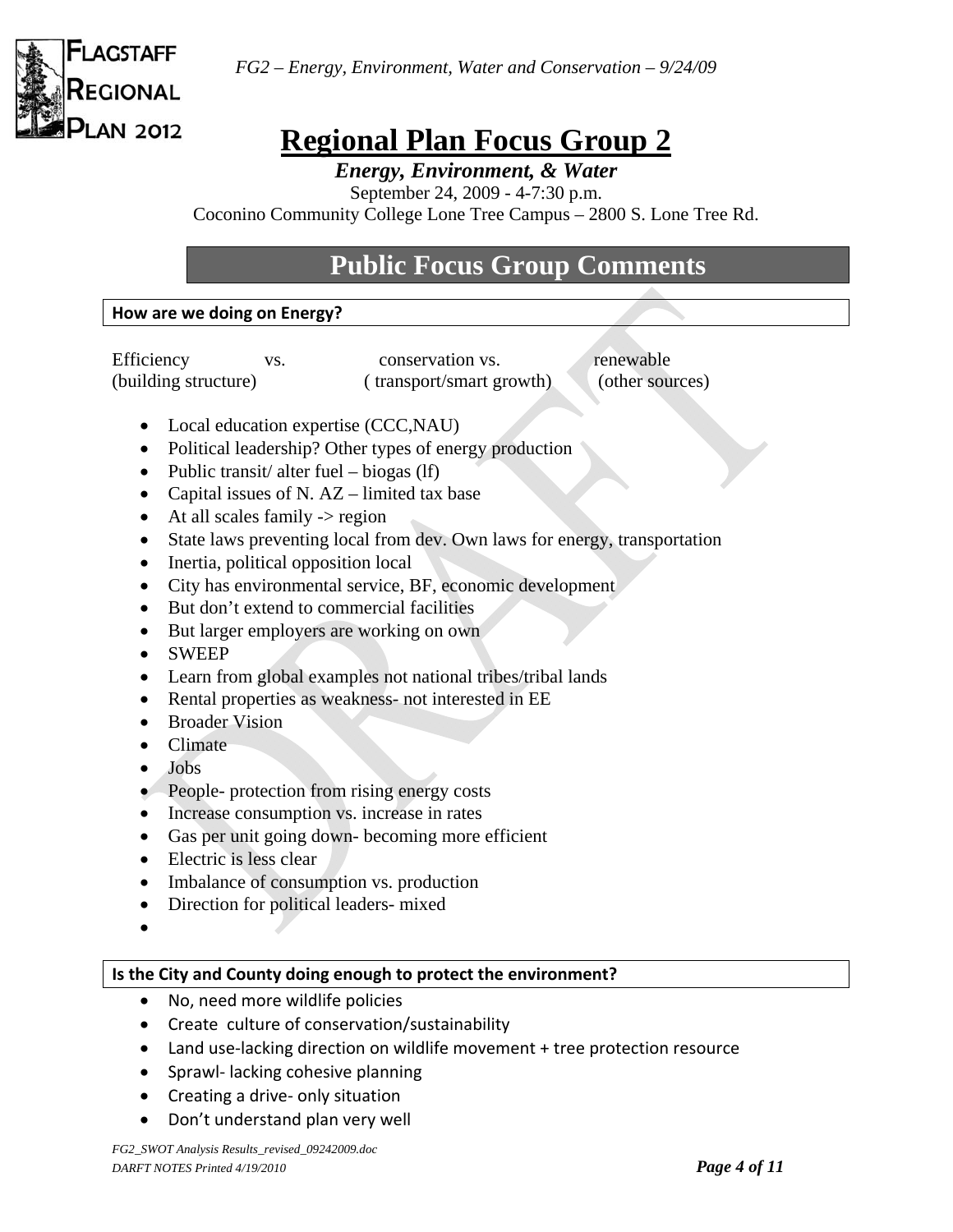$\mathsf{FGIONAL}$  isionary Coconino County plan but not much vertical integration with City/County staff on the ground. Poor implementation.

**FLAGSTAFF** 

- $PLAN$  201 $\frac{201}{R}$ esistance on the part of the landowner
	- Conflict between individual interests and greater public interest

## **Are the policies adequate? What is missing?**

- Wildlife- urban+ wild lands (rural)
- Implementation and enforcement of plan goals and policies lacking
- View sheds-gateway corridors, buffalo park (a little late)
- View shed goal and parameters implementation plan and possibly an ordinance
- Define what does it mean? (gateway corridor)
- Values need to be in Plan otherwise they don't make it into Land Development Code
- Have to define and get community buy in
	- o Includes efficient bureaucracy
	- o Plan goals need to be communicated
	- o Consistency and early by staff
- Directions of homes-energy consumption
- Waste stream-visitors-trash on private property or in bags that are left behind
- Septic systems/sewage treatment threat to water supply
- Flooding affects how septic systems work/fail
- Goals no teeth
- Air quality monitoring-local monitoring needed post data on web
- Subdivisions separate units not tied into greater plan, sprawl issue
- Staff understands policies and goals
- Propose ordinance on what to do with conflict of plans vs. wants
- Need buy in of property owners and community
- Viewsheds
- Wildlife protection
- Gateway corridors-define
- Fire wise communities
- Owners and developers need to know early in the process what the goals are.
- Long term: zero waste households

## **How does the City do on the Environmental Checklist?**

- Public perception that plan has no teeth
	- o Find way to better enforce, PR‐outreach
	- o More then 300' notification
	- o Much more notice for cases and public participation
	- o
- Biological assessment needed:
	- o Both site specific checklist
	- o And plan level assessment of resources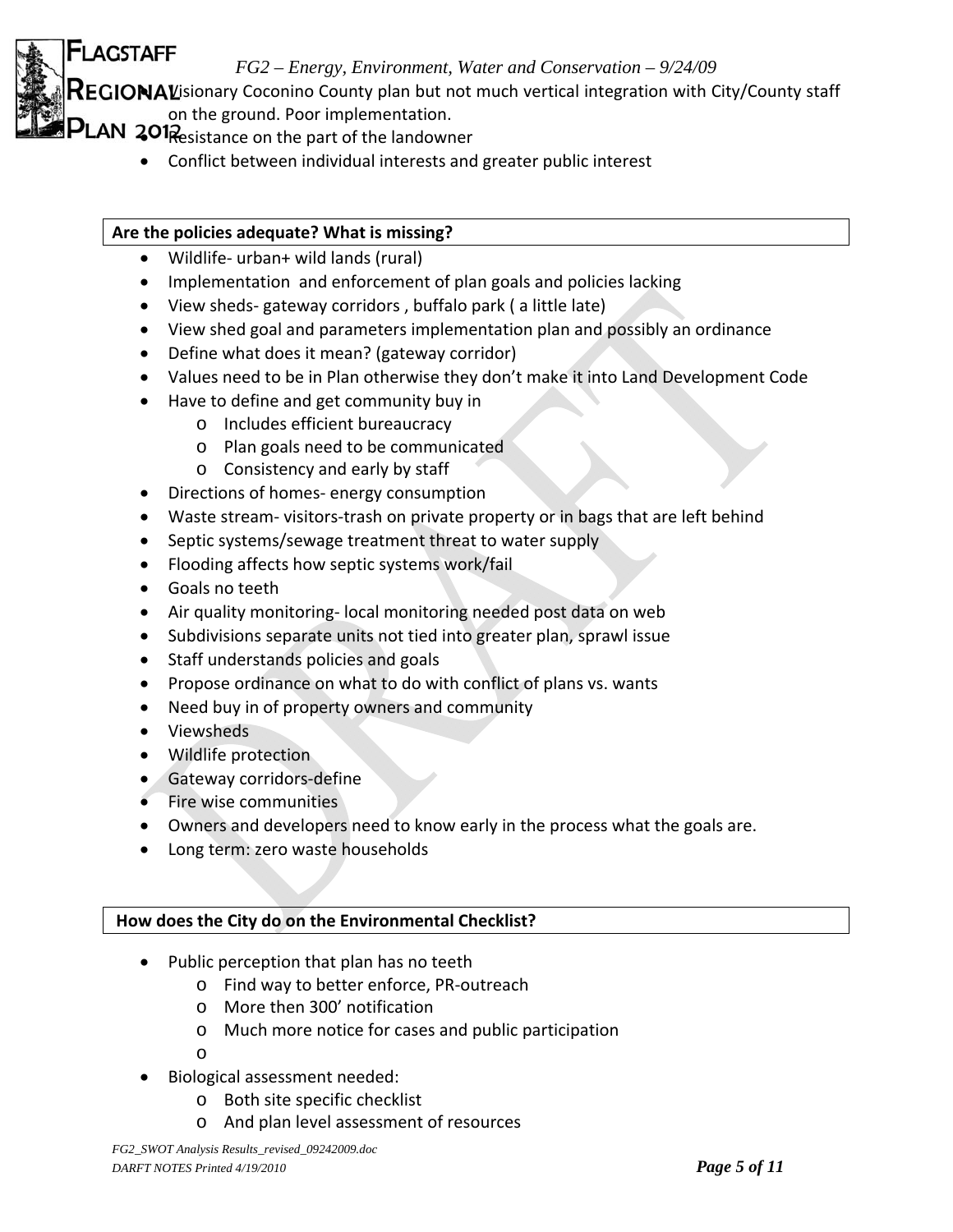

- *FG2 Energy, Environment, Water and Conservation 9/24/09*
- o Make available to developers for and lot owners
- o Education to those that are unaware
- **LAN 2012**  $\frac{20!}{\circ}$  Regional wide conservation assessment
	- o Familiarize public with habitat issues

### **What role should conservation lands system play? And how?**

- CLS important elements/tradeoffs
- Protection of meadows
- Issue of private land that already has zoning- could inform owners of elements, benefits of protecting
- Need guidelines to add to regulations
- Have spinoff from requirements that are recommendations
- Need to instill consciousness of conservation values
- CLS could impact future USFS trades
- Could discourage trades on conservation identified lands
	- o Tradeoffs
- Do not need to trade off
- Cluster development to preserve open space
- Traffic issues a trade off , residential development could limit transportation alternatives
- Alternative energy projection in conservation areas
- Pick conservation areas, let development fill rest
- CLS can look in vision for longer then 10 years
- Long term wildlife planning is key
- Knowing the playing field is important
- Need residential community buy in
- Increasing density at periphery results in conflicts with conservation/ wildlife

#### **Vegetation & Wildlife**

- CLS‐ important elements/trade offs
- Meadow protection
- Mix of private/public could not change zoning, but could still develop w/ in existing zoning
- CLS map w/ all elements, not separate maps
- Favor of map
- Inventory " name it count it"
- Assess land for conservation values in a development
- CLS can be used as reason for bond passing
- Residents want to conserve our resources
	- o New perspective accepting consciousness
- Buy land for conservation, bond- as protecting private+ public land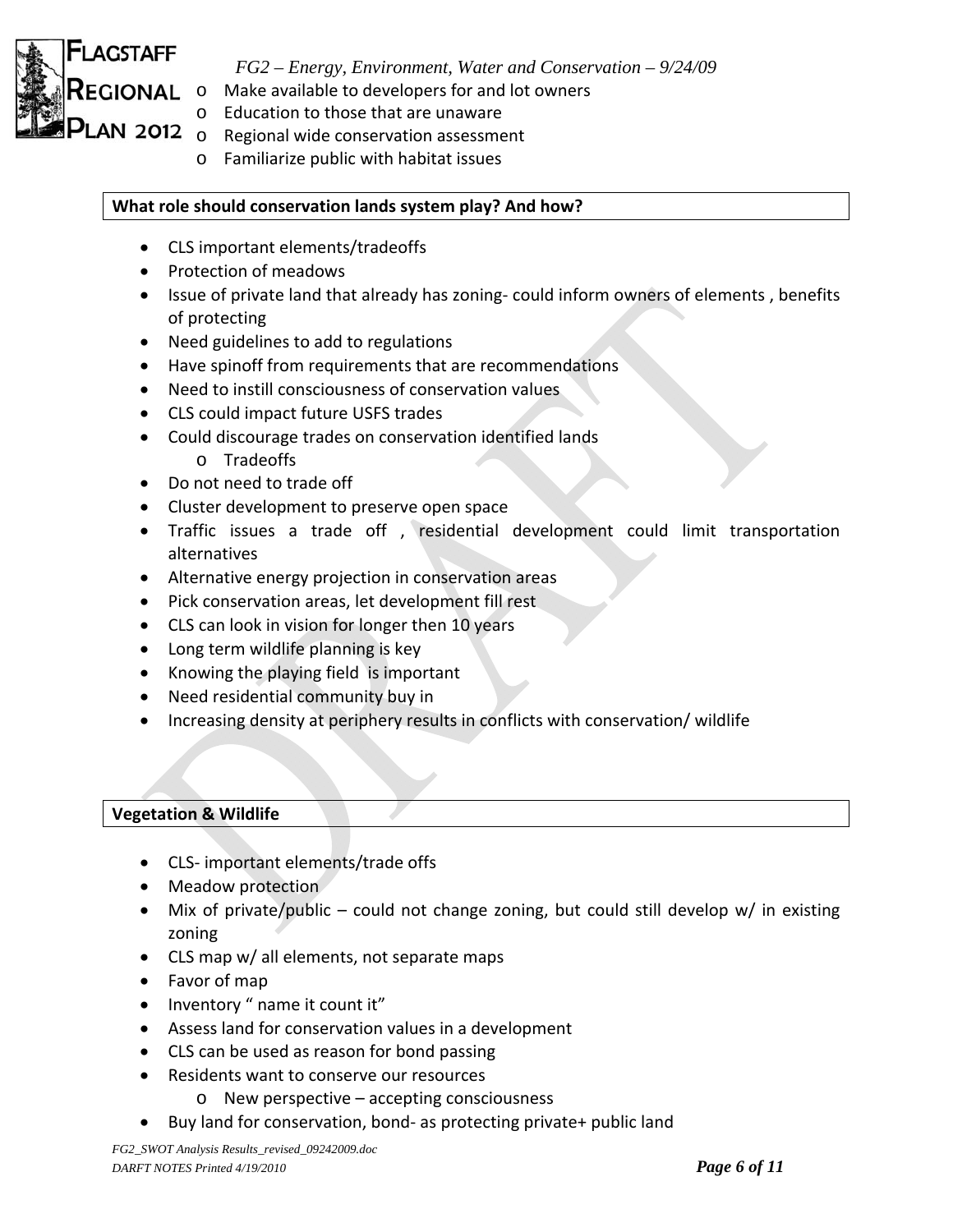**EGIONAL** rade offs of adopting CLS

**FLAGSTAFF** 

**LAN 2012** 

- o Its not a "trade off" keeping natural resources is an asset
- o Flagstaff is "beautiful" = money
- o Low density \$ trade off
- o CLS Id's where development can build
- o Traffic issues
- o Route around town/ limited transportation
- o Solar / wind limitations in CLS
- o Keep areas separate large areas set aside
- o Communicate larger vision / locking in areas set aside for development / conservation
- o Real estate community buy in
- o Higher density areas will have to be established

## **What is missing on Plan? re: wildlife and vegetation**

- Density on the outskirts of town. How can we account for current resources and still develop?
- Demonstrate / educate residents where they are is a viable wildlife corridor
- LDC- education element
- CLS "education element"
- Homeowners association education
- Agency collaboration
- " No Don't define it, will lose it" broad feel-good goals- cannot stand test of time. Need fully functioning program
- Are hazard waste policies adequate?
- Need to address plastic waste
- Environmental policies need to be revisited
- Views
- Native plants
- Development impacts
- Invasive plants
- Need to date policies—new issues
- Need to provide incentive or ways to offset the time/ \$ spent pre- construction on site‐ specific biologist assistant.
- Wildlife education (bear in RV example) conflicts
- HOA's should be required to educate members
- CLS needs education component

### **How well do the existing policies work? Should there be a link between development and water supply?**

- County did address w/ a policy‐ "not done very well"
- Linked to a state program?
- Linked to a 100 year plan?
- A sustainable plan
	- o Define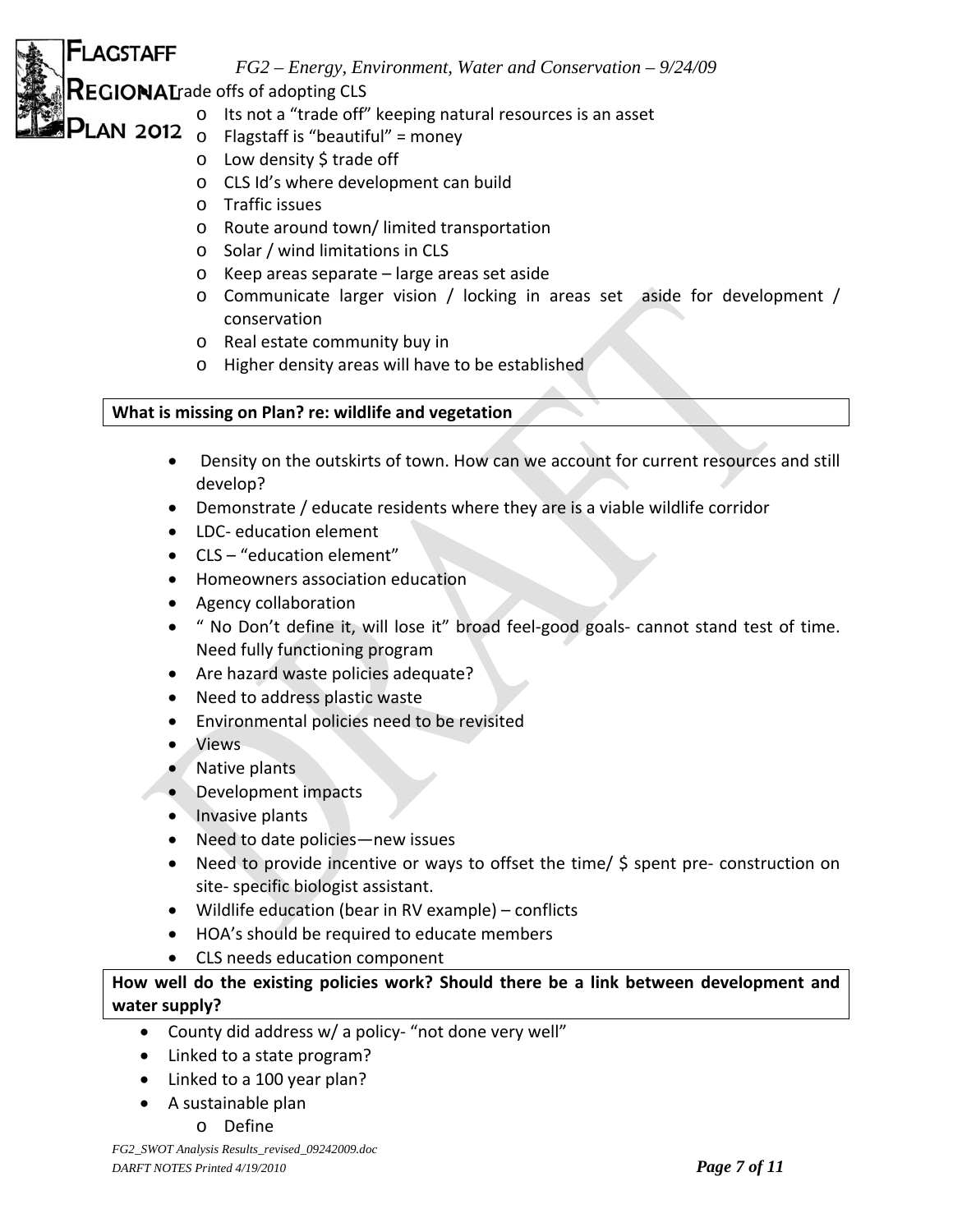- o Surface/greywater *EGIONAL* 
	- o Water quality link with the environment

**PLAN 2012**  $_{\text{cty}}$  could craft a policy based on above ideas

- Increased water conservation to achieve goal
- Reclaimed water
- Conservation

**-LAGSTAFF** 

- o Encourage use of home greywater even if it reduces quantity of City effluent.
- Water is a human right, a basic element (wildlife + ecosystem) uses as well
- Want to see sustainability
- Better then 100 years
- Competitions for some pot of water
- Need accurate studies
- Global best practices (kim)
- Local neighbors (tribes)
- Rainwater harvesting type strategies, not just pipelines

## **Property rights vs. water rights? How do we use water?**

- Timing of development tied to availability of water->policy
- Greater conservation goals w/ discourage lawns, golf courses, numbers + % timeline
- Enact native plants
- Flexible policies to respond to (eg global warming effects) ‐> policy
- We can accommodate-growth (lots of)if we figure out water source
- Nexus between supply 2 growth required.
- September

# **Policy Statement Ideas:**

- Energy commission regional
	- o Info clearing house
	- o Policy recommendation ( city, county and others)
- Balance between renewable production & consumption
	- o Outside of utilities
- Reducing fossil fuel based energy usage in all sectors
- Expanding use of renewable energy
- Retention & expansion of renewable and energy efficiency businesses
- Partnership for training in EE & RE
- Increase funding sources through penalizing inefficient practices
- Implement building codes w / highest efficiency w/ consideration for short term and long term affordability.
- Incentives for retrofitting existing buildings
- Flagstaff gets 100% of energy from renewable
- GHG reduction goal in Regional Plan
- Every building should be harvesting/ recycling h20
- Tie energy efficiency
- to conserving resources.+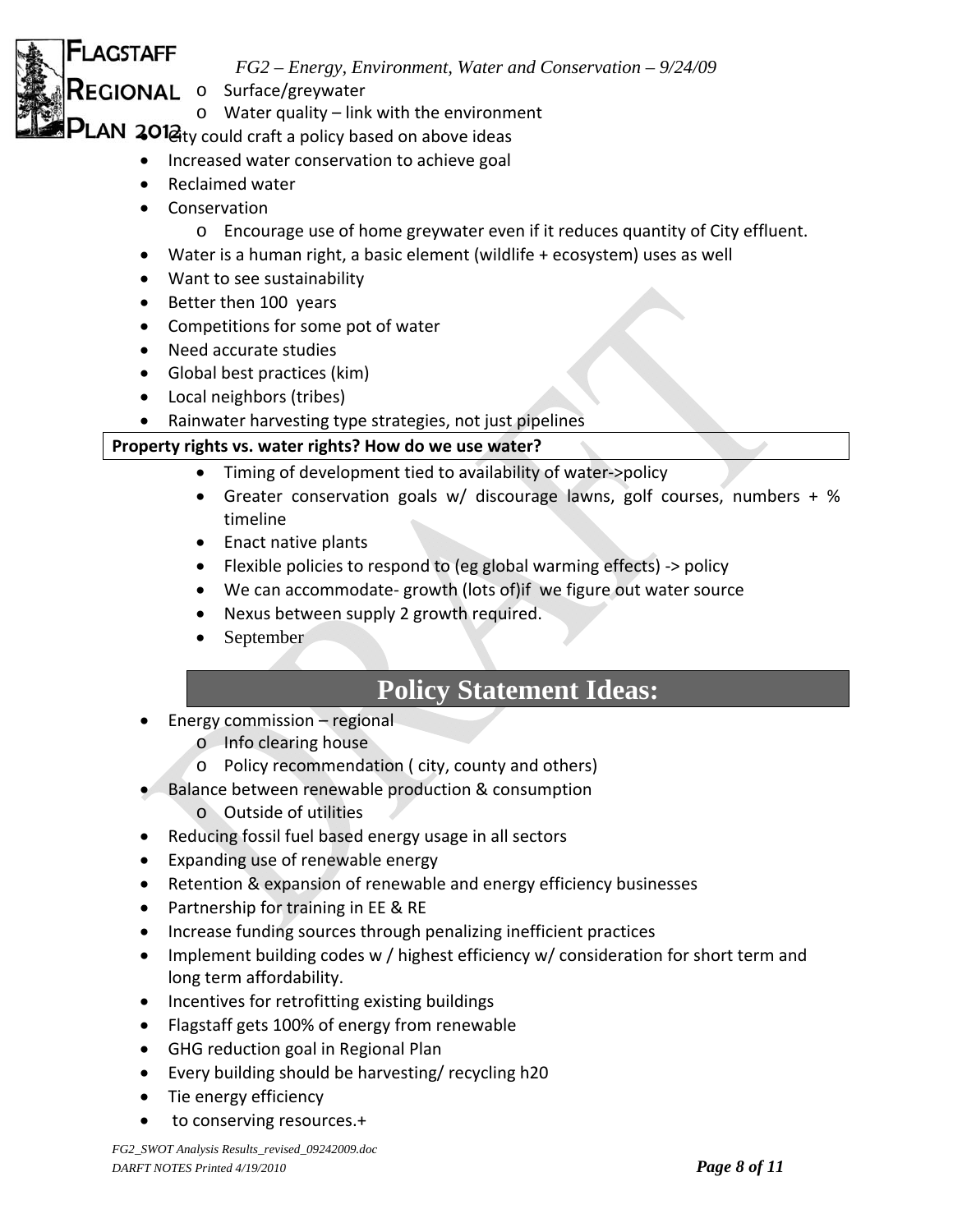$EGIONA$  Energy commission-similar to Tucson/regional

• City Council, county, COG

**LAGSTAFF** 

- $\sum_{\text{LAN}}$   $\sum_{\text{eates policy, review}}$  for region
	- Local control over production‐ re in regional including all types of RE‐ job opps.
	- Funding spruces-. Strategy
	- Santa Monica building program is funded by fines for not recycling / reusing/reducing post construction waste.
	- Can lead out to homeowners for EE/RE
	- Ways for residential to borrow for EE/RE
	- Incentives for retrofitting existing buildings
	- 100% energy from renewables eliminate constantly burning pilots
	- All goals driven by need to reduce GHG emissions
	- An assumption
	- Need to create goal to reduce.

# **The following was submitted at the Focus Group – Energy Section:**



**Regional Plan - Energy Element Draft** Proposal by Friends of Flagstaff's Future September 2009

## **Goal 1: Reduce fossil-fuel-based energy usage for buildings, process and transportation**

Rationale: Fossil fuels have significantly risen in price over the last decade. They are a finite resource and given their production in the US for over 100 years, it is likely that prices will continue to rise. It has also become a scientific consensus that the associated carbon emissions are the cause of climate change and must be substantially reduced. Efficiency efforts are acknowledged to be the most reliable, most immediate, and most cost-effective means to reduce energy usage. Oil is now mostly an imported resource, with substantial national security and economic implications, which could be largely mitigated by more efficient and alternately fueled vehicles. Efficiency efforts will produce local jobs with reasonable wages building on local workforce training activities, increase housing affordability for lower income families, and protect all residents from rising fuel prices over the 50-100 year life of new buildings.

Policy 1a: Implement building codes with the highest level of efficiency considering future expected price increases, cost to install, and housing affordability (for residential buildings).

 Strategy 1a1: Strengthen Flagstaff and County building codes for both residential and commercial applications.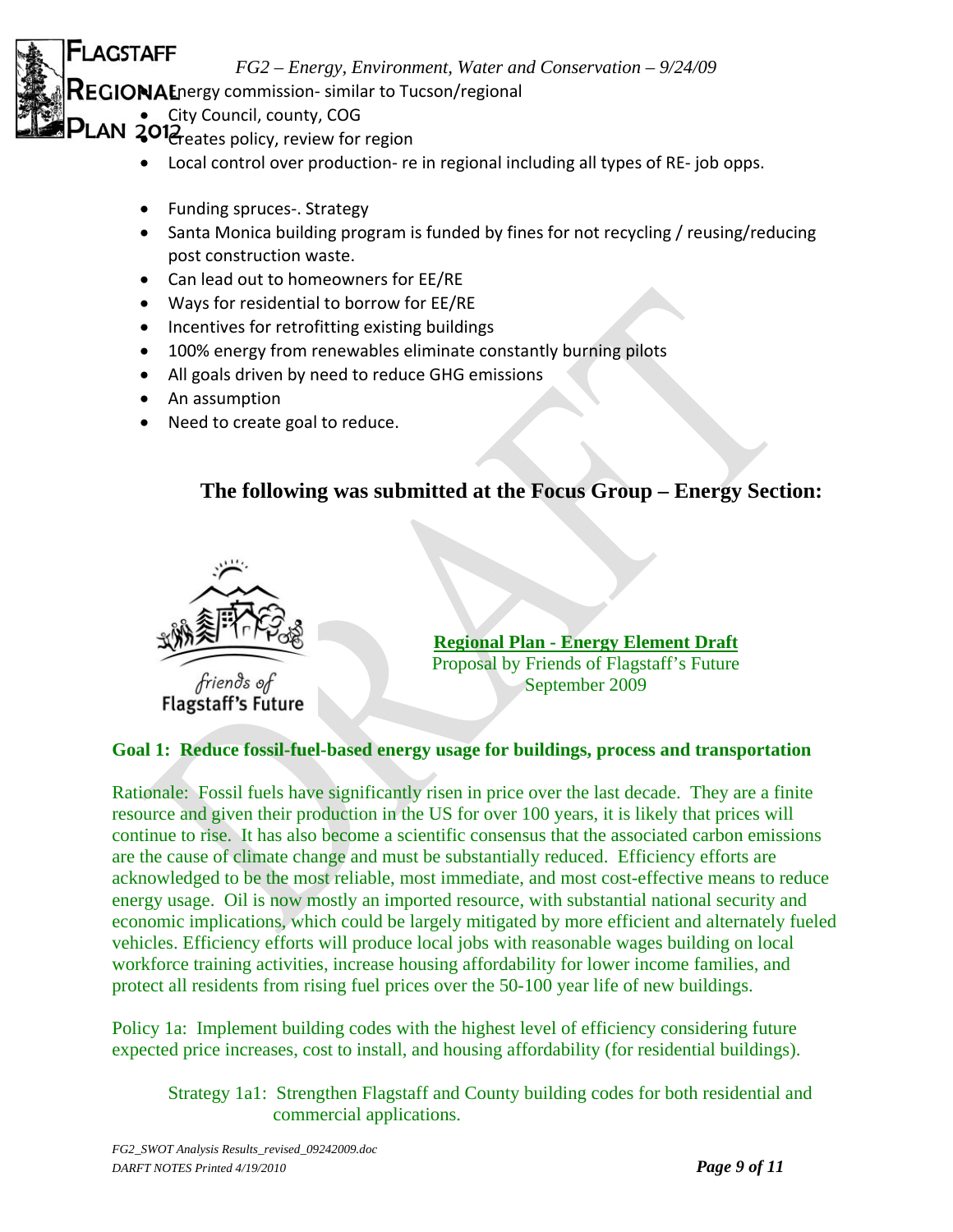

Policy 1b: Identify resources to implement an extensive efficiency upgrade program for existing

Strategy 1b1: Leverage grants, utility efficiency funding, and/or other sources to provide financing or grants or a combination with repayment on a sliding scale based on income.

Policy 1c: Promote and encourage with appropriate partnerships innovation in building practices to achieve higher efficiency.

Strategy 1c1: Draw on community expertise in energy, building practice and building science, particularly at NAU and CCC to identify the next most favorable opportunities for efficiency improvements to build them into homes on a trial and voluntary basis. For example, improved windows, higher wall insulation, advanced air sealing techniques.

Policy 1d: Promote and encourage the use of public and alternative transportation. Strategy 1d1: Increase service frequency of the public transit within the region. Strategy 1d2: Expand the number of bus stops.

Strategy 1d3: Develop a complete interconnectivity of bike lanes within the Region. Strategy 1d4: Develop a public transportation system to connect with other regions in AZ.

Policy 1e: Promote and encourage the use of fuel efficient vehicles and vehicles that use renewable fuels and/or electricity.

Strategy 1e1: For vehicles 1) with EPA mileage over 35 mpg, or 2) using a renewable fuel (eg E85, recycled grease, biodiesel), or 3) a plug-in hybrid or electric vehicle, provide free/preferred parking at public locations and events and retail locations. Strategy 1e2: Implement a gasoline fee refundable to the local community to encourage greater fuel efficiency and provide funding revenue for energy efficiency programs.

Policy 1f: Identify resources to reduce process energy use in manufacturing, food preparation, and other process applications in the region.

Strategy 1f1: Leverage utility and DOE funds to improve efficiency in major energy users and public facilities (government, schools)

### **Goal 2: Expand use of renewable energy**

Rationale: In conjunction with efficiency efforts, the remaining energy requirements can be met, in whole or in part, with renewable resources indigenous to the region. The implementation of efficiency measures will make renewable energy systems more effective, thus increasing the return on investment from wind and solar systems. These resources address the carbon